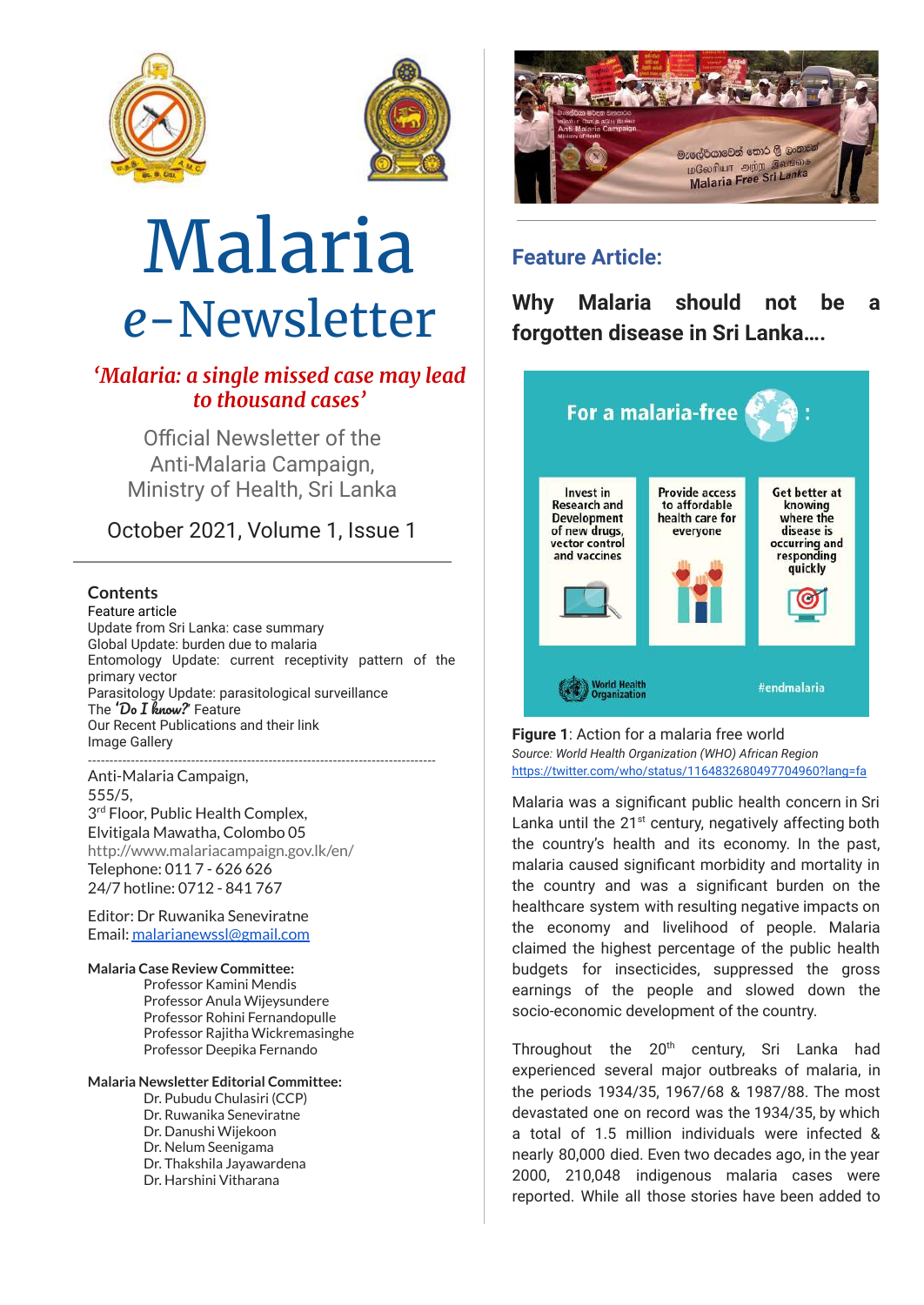the history, the painful memories of this disease are gradually fading out from the minds of most Sri Lankans including health professionals.

A few historical images still remain today that are testimony to a haunting tale. Depicted in Figure 2 below is an image provided by Professor Anula Wijeysundere taken during the height of the malaria epidemic in Ceylon during 1934-1935.



**Figure 2:** Malaria in the past the 1934/1935 epidemic

In 2012, Sri Lanka eliminated this dreadful disease from its soil and was certified by the World Health Organization (WHO) as a "malaria eliminated country" by late 2016.

Despite all the doubts whether the disease will return, the country has been kept free from local transmission of malaria & hence has been prevented re-establishment of the disease for nearly nine (09) years now, as a result of the strenuous effort taken by Anti Malaria Campaign (AMC). The timeline of malaria elimination in Sri LAnka is depicted in Figure 4 and this image highlights some of the crucial and timely actions taken by healthcare professionals. The image also highlights the consequences of ceasing funding for malaria control which resulted in a resurgence of malaria leading to an epidemic in 1967-1968.



**Figure 3:** Timeline of malaria elimination in Sri Lanka *Source: AMC*

At present, most probably without their knowledge, all

Sri Lankans reap benefits from being free of the sufferings that would have been caused by this devastating disease which shattered the country's socio-economic wellbeing over the centuries in the past.

Malaria elimination from Sri Lanka was achieved in 2012 by elimination of the parasite. Since then Sri Lanka is in the Prevention of Reintroduction & Re-establishment (PoR) phase. However even in PoR, malaria parasites are continuously brought into the country through travellers who contracted the disease from overseas & therefore, 50-60 imported malaria cases are reported annually. Although importation is the only source of malaria in the country at present, due to the existence of vector mosquitoes in most parts of the country which were previously endemic to malaria, the potential risk of malaria reintroduction remains very high.

The risk of re-introduction of malaria into the country should no longer be considered lightly. This is highlighted by the fact that six years after malaria elimination, in 2018, an imported case of *Plasmodium vivax* malaria in a foreign worker (index case) led to the first case of introduced malaria in a Sri Lankan national, alerting & alarming all the relevant authorities. In that instance, the role rendered by the effective entomological, parasitological & case surveillance systems and the activities carried out by the rapid outbreak response teams of the AMC were well recognized. It was through timely activation of such systems that transmission was limited and further spread of the disease was prevented successfully.

Another threatening & alarming incident that happened recently during the PoR phase was the detection of a transfusion-induced malaria case in May 2021. The last reported case of transfusion malaria was in 1966. Fortunately, the recipient of the blood pack, a thalassaemia patient survived.

As stressed by the programme objectives, during the PoR phase AMC has to prevent re-introduction and re-establishment of malaria and maintain zero mortality due to malaria in the country. This task is much more challenging than malaria control, as this needs innovative approaches to ensure tracking risk population, assessing local receptivity & vulnerability, maintaining satisfactory awareness among the health care workers in the curative & preventive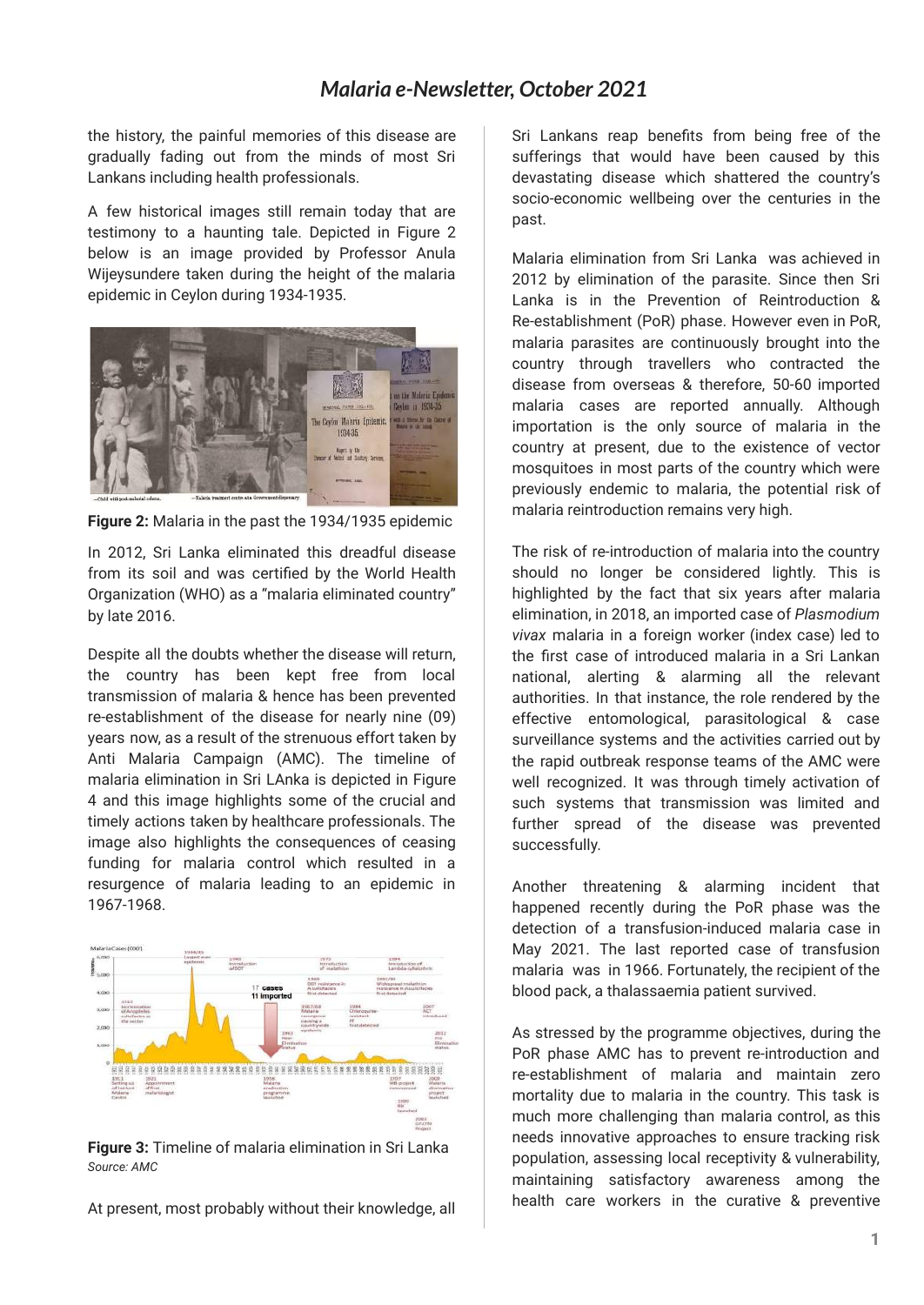sector as well as the general public, preparedness at the central level & local level to prevent transmission risk whenever it requires and many more. Therefore, keeping Sri Lanka malaria free is a huge task which can only be achieved by proper planning, timely implementation & leadership of AMC with its stakeholders & by the vigilance of clinicians.

In the PoR phase AMC's major concern is how to sustain the malaria-free status of the country, in collaboration with their stakeholders. The AMC cannot achieve this target alone and each & every person in the community has a definite role to play. Doctors belonging to any category -whether they are interns, medical officers, postgraduate trainees or consultants- have a major role, as they encounter febrile patients in health institutions or clinics in the state sector as well as the private sector.

Being an eliminated, rare and forgotten disease in the country today, clinicians fail, only too often, to think of malaria in their differential diagnoses when a patient presents with fever. They are not to blame because there are far more common causes of fever in the country such as dengue, leptospirosis & with the ongoing pandemic, COVID -19. However, malaria can be suspected if a detailed history is taken from the patient, particularly details pertaining to recent travel overseas, especially to a malaria endemic country which, if present, places malaria very high on the list of differential diagnoses & becomes a priority condition to be tested for.

In settings other than hospitals and clinics, the AMC and its regional staff members carry out robust surveillance activities, even during the COVID-19 pandemic, including among travellers in quarantine centres as depicted in Figure 4 given below.



**Figure 4**: Blood for microscopy taken in quarantine

centres among repatriates from malaria endemic countries by public health field staff *Source: AMC database*

Malaria can be easily diagnosed by testing blood, through a rapid diagnostic antigen test (RDT) kit or/and microscopy. These diagnostic facilities, which guarantee quality-assured testing through well-trained laboratory staff, are widely available throughout the country. The AMC ensures regular capacity development of hospital laboratory staff, both in the state as well as the private sector. More importantly, the AMC has an efficient system to report malaria suspected cases. The AMC reporting system is strengthened by the AMC staff who work 24/7 throughout the year & is facilitated by the 24/7 AMC hotline 0712-841,767 or 0117-626,626.

The key message that the AMC wishes to impart vigorously to all healthcare personnel engaged in patient care throughout the country is - "when a patient presents with fever, ask for a travel history and if there is a recent travel history, test for malaria".

Adhering to the above concept alone, can not only save lives of patients who unknowingly are infected with malaria, but also prevent transmission of the disease in the country & help the AMC to keep the country malaria free in the future.

## **References**

- 1. WHO. *World Malaria Report 2020, Global Malaria Programme.* Geneva: World Health Organization, 2020. ISBN 978-92-4-001579-1. Available from[:](https://www.who.int/publications/i/item/9789240015791) [https://www.who.int/publications/i/item/9789240015](https://www.who.int/publications/i/item/9789240015791) [791.](https://www.who.int/publications/i/item/9789240015791)
- 2. Mendis K. Sri Lanka must sustain its health gains: malaria a case in point. The Island-Online, 25 April 2021. Available on https://island.lk/sri-lanka-must-sustain-its-health-gains -malaria-a-case-in-point/.
- 3. Dharmasiri G, Perera AY, Harishchandra J, Herath H, Aravindan K, Jayasooriya HTR, Ranawaka GR, Hewavitharane M. First record of Anopheles stephensi in Sri Lanka: a potential challenge for prevention of malaria reintroduction. Malar J. 2017 Aug 10;16(1):326. doi: 10.1186/s12936-017-1977-7. PMID: 28797253; PMCID: PMC5553605.

Written by: Dr. Priyangani Silva (Medical Officer-AMC)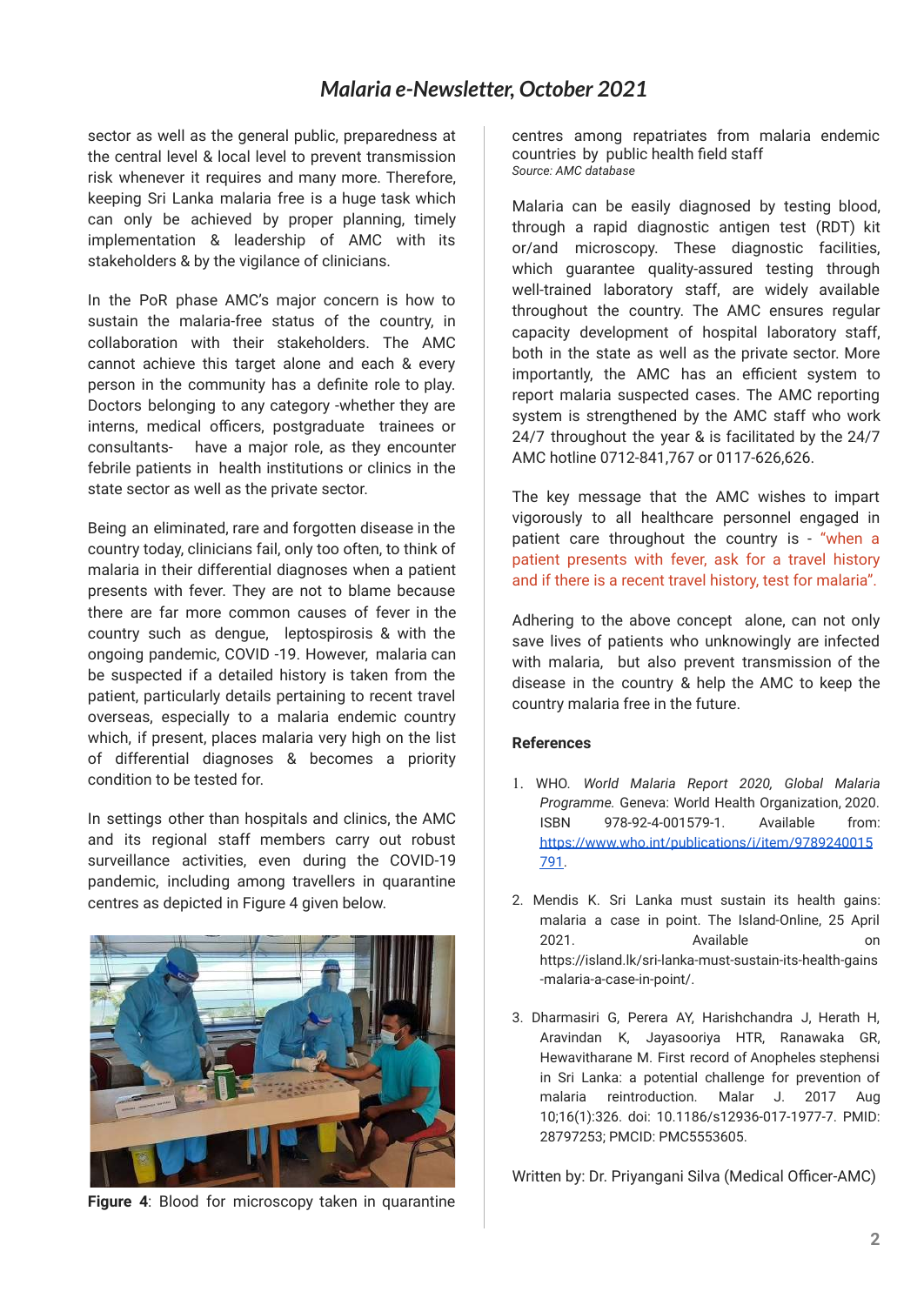# **Update from Sri Lanka: case**

**summary** (as at 30<sup>th</sup> September 2021)

As of September 30th 2021, the total number of cases was 15; fourteen (14) imported cases & one (01) transfusion-induced case of *P. falciparum* malaria.

As depicted in Figure 5a and 5b, out of the 14 imported cases, five originated from South Sudan, 3 cases from Uganda, and one each were reported from travellers returning from Mozambique, Central Africa, Liberia and Djibouti. Malaria was diagnosed in these individuals upon their return to Sri Lanka.



**Figure 5a:** Type of malaria with country of origin (Please zoom to expand image)



**Figure 5b**: Countries from where malaria was imported *Source: AMC database* (Please zoom to expand image)

A majority of the imported malaria cases were due to P. falciparum (Figure 6).



**Figure 6:** Type of malaria among the imported cases seen in Sri Lanka (Please zoom to expand image)

# **Global Update: burden due to malaria**

Globally, an estimated 229 million malaria cases were diagnosed in 2019 from 87 malaria endemic countries. This is a decline from 238 million in 2000 across 108 countries that were endemic for malaria.



**Figure 7:** Countries with indigenous cases in 2000 and their status by 2019 (Please zoom to expand image) *Source: World Malaria Report, WHO 2020 [https://cdn.who.int/media/docs/default-source/malaria/wor](https://cdn.who.int/media/docs/default-source/malaria/world-malaria-reports/9789240015791-double-page-view.pdf?sfvrsn=2c24349d_10) [ld-malaria-reports/9789240015791-double-page-view.pdf?sf](https://cdn.who.int/media/docs/default-source/malaria/world-malaria-reports/9789240015791-double-page-view.pdf?sfvrsn=2c24349d_10) [vrsn=2c24349d\\_10](https://cdn.who.int/media/docs/default-source/malaria/world-malaria-reports/9789240015791-double-page-view.pdf?sfvrsn=2c24349d_10)*

Global trends in malaria case incidence rate (cases per 1000 population at risk) is depicted in Figure 8a and the mortality rate (deaths per 100 000 population at risk) from 2000–2019 is depicted in Figure 8b given below.

Malaria case incidence decreased from 80 in 2000 to 58 in 2015 and 57 in 201. Malaria deaths also have reduced steadily over the period 2000–2019, from 736 000 in 2000 to 409 000 in 2019.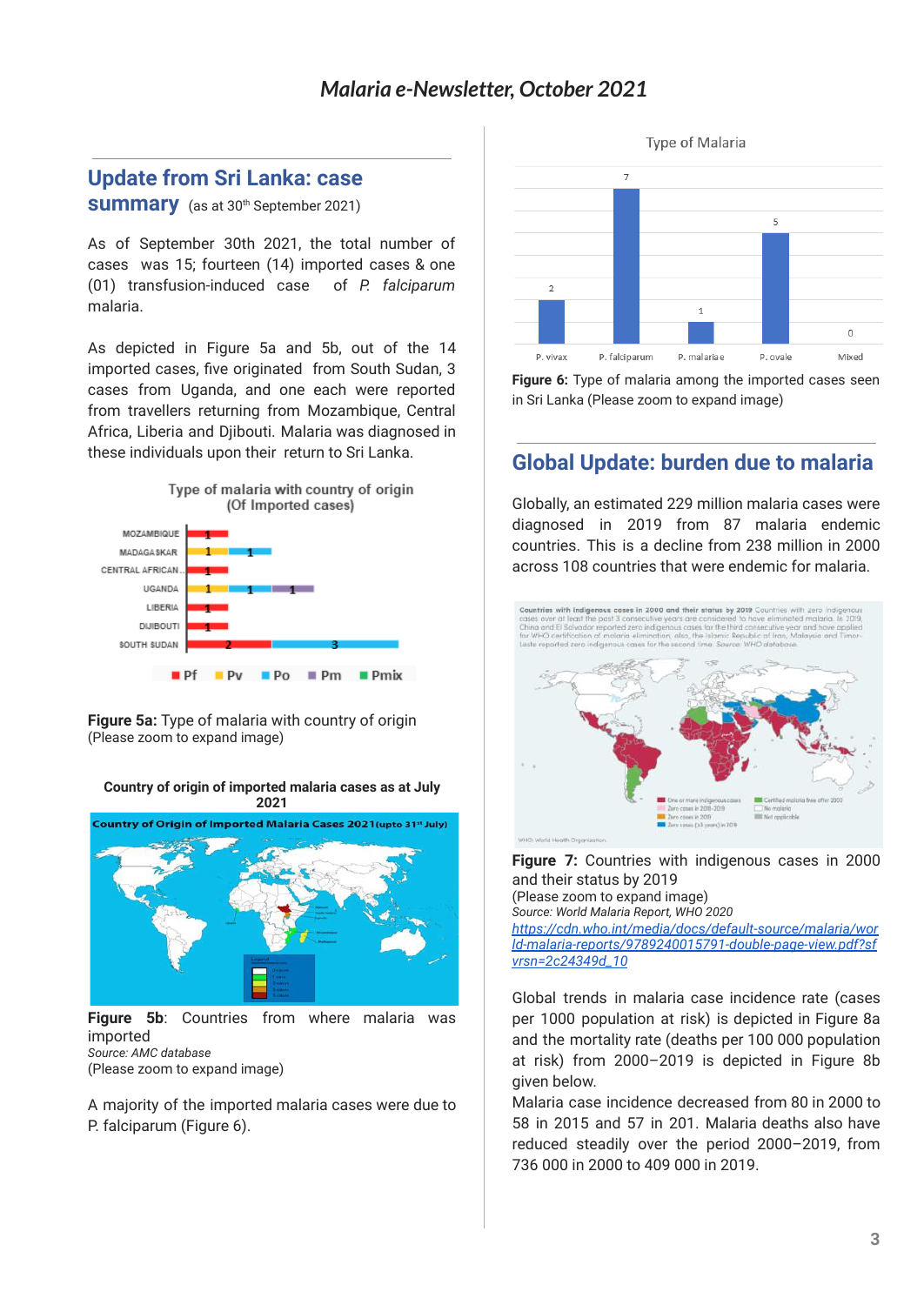



*[https://cdn.who.int/media/docs/default-source/malaria/wor](https://cdn.who.int/media/docs/default-source/malaria/world-malaria-reports/9789240015791-double-page-view.pdf?sfvrsn=2c24349d_10) [ld-malaria-reports/9789240015791-double-page-view.pdf?sf](https://cdn.who.int/media/docs/default-source/malaria/world-malaria-reports/9789240015791-double-page-view.pdf?sfvrsn=2c24349d_10) [vrsn=2c24349d\\_10](https://cdn.who.int/media/docs/default-source/malaria/world-malaria-reports/9789240015791-double-page-view.pdf?sfvrsn=2c24349d_10)*



## **Entomology Update: Current Receptivity Pattern of Primary Vector**

Entomology surveillance is one of the key activities conducted by AMC. Those were conducted throughout the country to fulfill two main objectives.

- to assess the receptivity to prevent forward transmission by taking appropriate timely actions within the circumscribed locality when a malaria case is reported
- To assess the receptivity of a focus through entomological investigations if the vulnerable groups or individuals have been identified.

*Anopheles culicifacies* is identified as the primary vector that transmits malaria in Sri Lanka. In addition, five other *Anopheles* species namely, *An. subpictus, An. annularis, An. tessellatus, An. varuna,* and *An. vagus* are identified as secondary vectors that transmit malaria with lesser competence in the past. In 2016, a potential malaria vector *An. stephensi* -the urban malaria vector in India- was identified in

Northern province.



**Figure 9:** Current receptivity pattern of the primary vector (Please zoom to expand image)

Prepared by: Ms. Priyadarshani Somasekaran (Entomologist - AMC)

# **Parasitology Update: Parasitological Surveillance**



**Figure 10**: Parasitological surveillance (Please zoom to expand image)

Parasitological surveillance is a key intervention in malaria PoR. Passive case detection (PCD) of suspected malaria patients attending medical institutions and proactive and reactive surveillance (PACD and RACD) targeting high-risk individuals are the major components of parasitological surveillance carried out by the Anti Malaria Campaign.

However, due to the COVID -19 pandemic compared to the previous years there has been a marked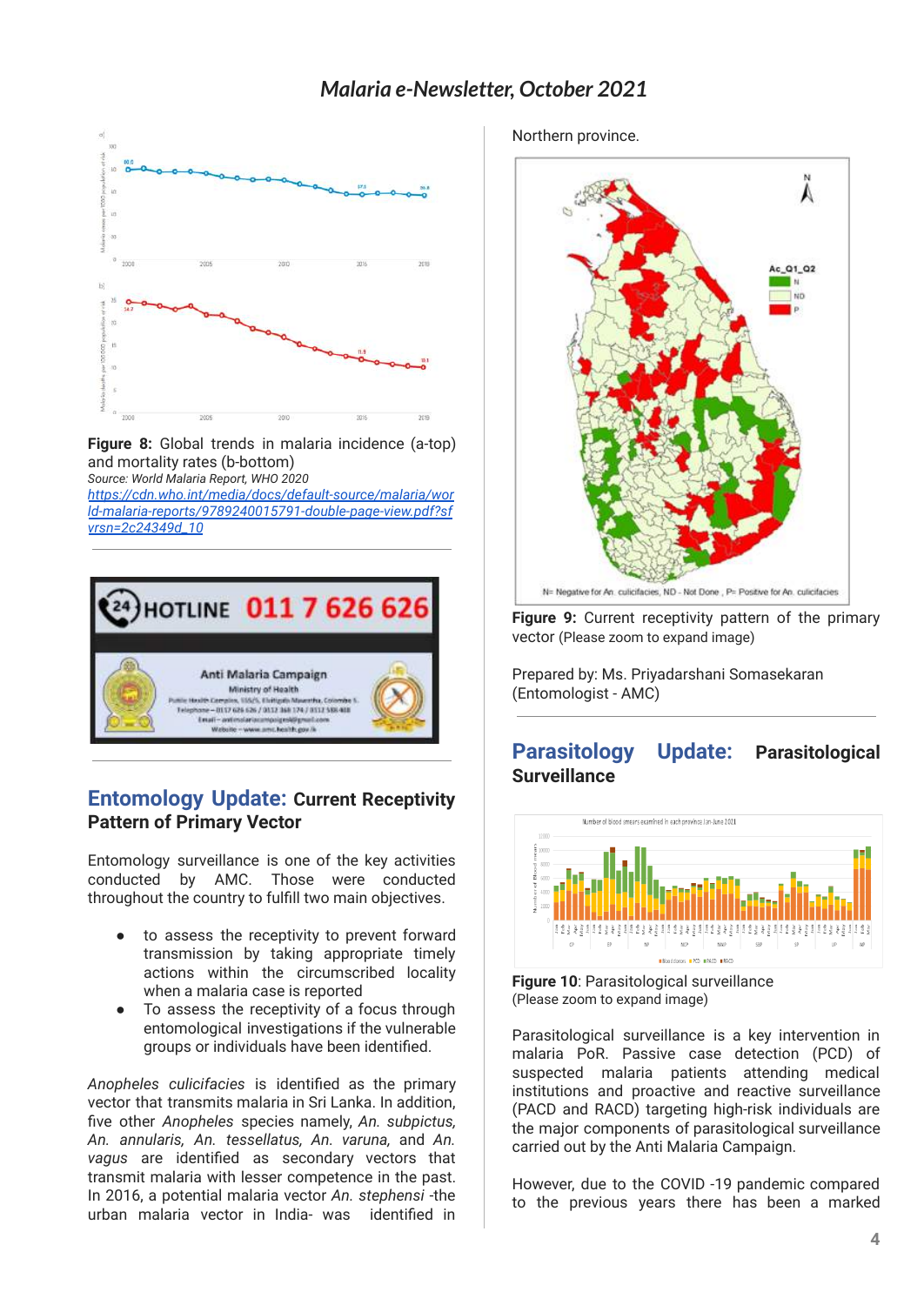reduction in the surveillance activities carried out during the first six months of 2021.

This graph shows the number of blood smears done in each province during the period from January to June 2021. In all provinces, except for the Eastern and Northern provinces, screening of blood donors is the major proportion of blood smears tested.

In the Eastern Province, PCD accounts for the highest proportion of blood smears done while for the Northern province PACD accounts for the highest proportion. RACD has been carried out only in several provinces.

Prepared by: Ms Kumudu Gunasekara (Parasitologist-AMC)



# *-* **The** '' Do I know? ' **Feature** *- Do I know Malaria Endemic Countries?*

*For this issue of the Malaria e-Newsletter we would like to tell you about the countries to which travellers visit and can import malaria to Sri Lanka.*

*If you treat a fever patient with a travel history to one of the following countries: remember to include* **malaria** *in your differential diagnosis!*



**Figure 11**: Malaria endemic countries

*Source: CDC* (Please zoom to expand image)

## **Countries which report malaria in alphabetical order:**

| A | Afghanistan, Angola                                                                                                                                            |  |
|---|----------------------------------------------------------------------------------------------------------------------------------------------------------------|--|
| B | Bangladesh, Benin, Bhutan, Bolivia, Botswana, Brazil,<br>Burkina Faso, Burundi                                                                                 |  |
| C | Cambodia, Cameroon, Central African Republic,<br>Colombia, Comoros, Congo, Côte d'Ivoire                                                                       |  |
| D | Djibouti                                                                                                                                                       |  |
| Е | Ecuador, Equatorial Guinea, Eritrea, Ethiopia                                                                                                                  |  |
| F | French Guiana                                                                                                                                                  |  |
| G | Gabon, Gambia, Ghana, Guinea, Guinea-Bissau, Guyana                                                                                                            |  |
| ı | Indonesia, Iran                                                                                                                                                |  |
| Κ | Kenya                                                                                                                                                          |  |
| L | Lao People's DR, Liberia                                                                                                                                       |  |
| м | Madagascar, Malawi, Malaysia, Mali, Mauritania,<br>Mayotte, Mozambique, Myanmar                                                                                |  |
| N | Namibia, Niger, Nigeria                                                                                                                                        |  |
| P | Pakistan, Panama, Papua New Guinea, Peru, Philippines                                                                                                          |  |
| R | Rwanda                                                                                                                                                         |  |
| S | Sao Tome & Principe, Saudi Arabia (Yemen Border),<br>Senegal, Sierra Leone, Solomon Islands, Somalia, South<br>Africa, Sudan, South Sudan, Suriname, Swaziland |  |
| T | Tajikistan, Thailand, Timor-Leste, Togo                                                                                                                        |  |
| U | Uganda, United Republic of Tanzania                                                                                                                            |  |
| V | Vanuatu, Venezuela, Viet Nam                                                                                                                                   |  |
| Υ | Yemen                                                                                                                                                          |  |
| Z | Zambia and Zimbabwe                                                                                                                                            |  |

# **Recent Publications from AMC:**

Here is a list of our most recent publications:

- 1. Chulasiri P, Ranaweera P, Sudarshan P et al. Transfusion-induced *Plasmodium falciparum* malaria in a beta thalassaemia patient during the prevention of re-establishment phase in Sri Lanka. Malar J 20, 352 (2021). <https://doi.org/10.1186/s12936-021-03881-1>
- 2. Ranaweera, P. A journey towards zero: malaria elimination in Sri Lanka. JCCPSL DOI: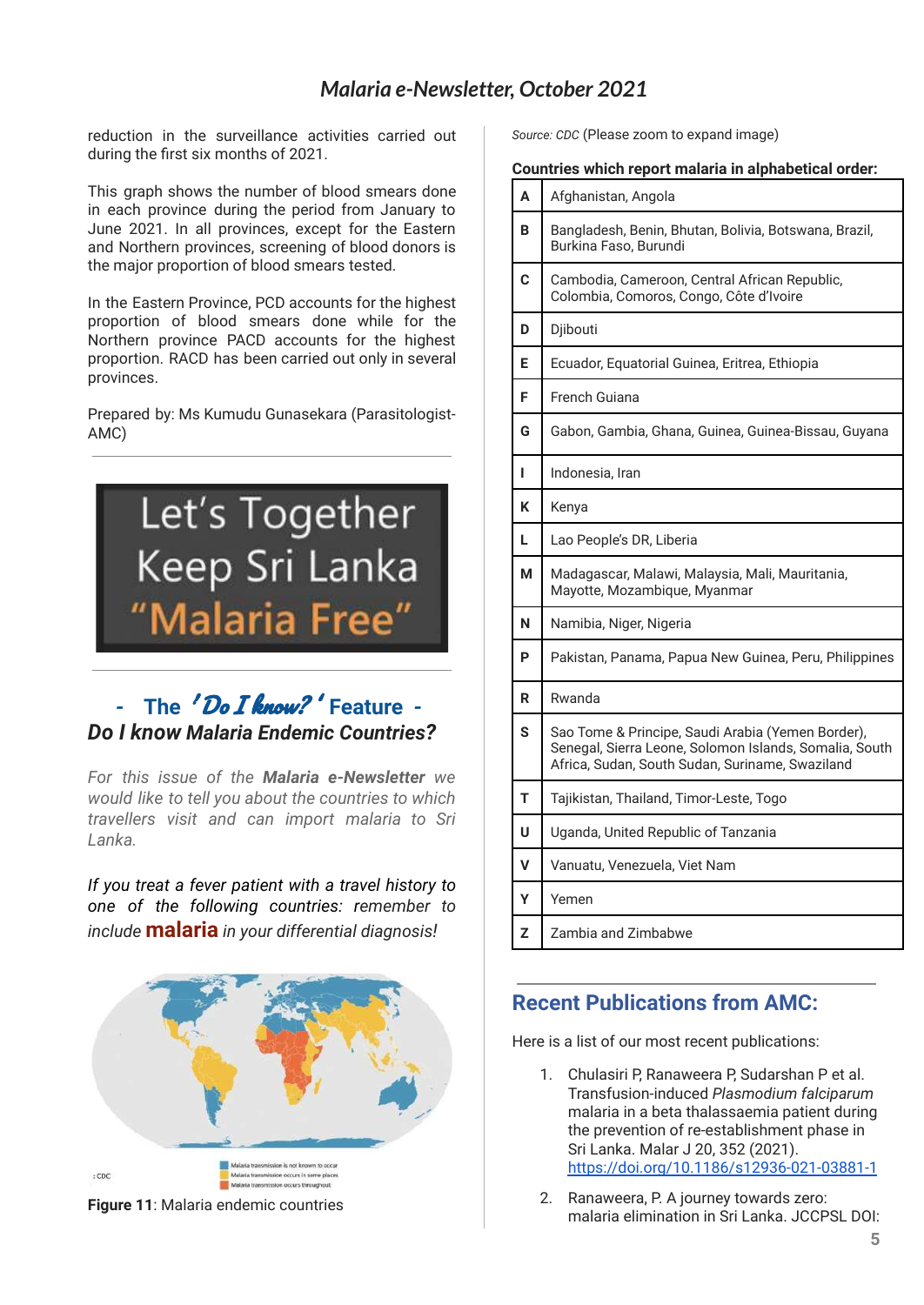<https://doi.org/10.4038/jccpsl.v27i2.8449>

- 3. Seneviratne R. Malaria in Sri Lanka: navigating through Prevention of Re-establishment (PoR) Phase. *JCCPSL* 2021, 27 (2). DOI: <https://doi.org/10.4038/jccpsl.v27i2.8464>
- 4. Rathnayake KASD, Fernandopulle R, Mendis KN, Fernando D, Wijesundere A, Dareeju BNL, Chulasiri P, Muzrif M, Ranaweera KDNP. Challenges and cost savings in rationalization of drug management after elimination of malaria in Sri Lanka. SLMA 134th Annual International Medical Congress, July 2021. [https://slma.lk/wp-content/uploads/2021/10](https://slma.lk/wp-content/uploads/2021/10/Congress-book-2021.pdf) [/Congress-book-2021.pdf](https://slma.lk/wp-content/uploads/2021/10/Congress-book-2021.pdf)
- 5. Fernando D, Weerasekera CJ, Gunasekera WMTKdeA, Hapuarachchi HC, Koo C, Munas M, Ranaweera P. (2021). The first case of genotypically confirmed K13 Propeller Mutations in Sri Lanka and its implications on the elimination status of malaria. *American Journal of Tropical Medicine and Hygiene*. 104 (3): 964-967.

# **Image Gallery:**



Discussion with Dr Palitha Bandara, Provincial Director of Health Services of North Central Province



Discussion with Dr Nandakumar Deputy Provincial Director of Health Services of Northern Province



Discussion with clinicians at BH Wellawaya in Moneragala District



Clinician training at DGH Kalutara



Performing entomological surveys at Hambantota Harbour